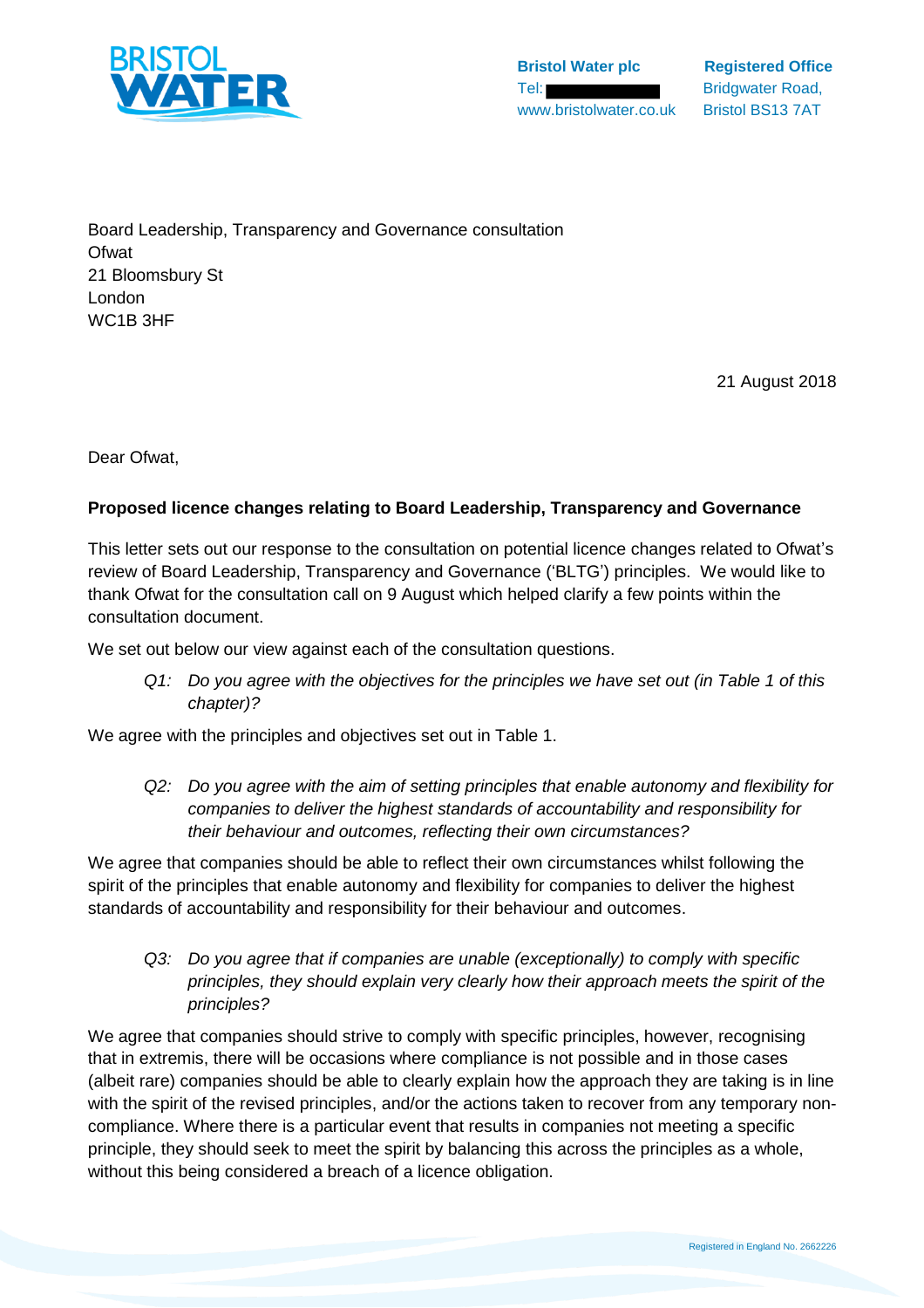

## *Q4: Do you agree with our proposed principle for purpose, values and culture?*

We support Ofwat in clarifying that in 2.1 iv, reference to the explanation of the board's activities and any actions taken is expected to be in the context of the board's requirement to align culture and behaviour with the company's purpose. We agree it is for companies to set its aspirations for those it serves in its annual reporting. It may be worth clarifying whether the annual statement is necessarily within an annual report itself. The original intention, which we support, is for this statement to be accessible. Therefore the form of it may not be solely in front of the financial statements, which was not specified as a requirement in the 2017 new requirement. Annual could be a minimum expectation, as it may be appropriate for this to alter in frequency or format to meet this principle.

We agree with the principle for purpose, strategy and values, and the specific reference to company and board culture. As we explain in Q5, the reference to reporting may be better in principle 2.2.

## *Q5: Do you agree with our proposed board leadership and transparency principle?*

The principles largely reflect the requirements of FCA Disclosure and Transparency Rules and elements of the UK Corporate Governance Code, therefore, we are content with the proposed principle. The reference to purpose, culture and values in annual reporting in question 4 could be referenced in the principle in 2.2 and 2.1, given that this is a section on demonstrating the highest standards, which includes reporting on Board activities. We think the reference to the form and level of detail in 2.2, rather than necessarily specifying the location (as we suggest in Q4) would be supported by this distinction between establishing a purpose, strategy and values and the transparency on this being part of the highest standards of board leadership, transparency and governance.

## *Q6: Do you agree with our proposed principle for the stand-alone regulated company?*

Ofwat may wish to consider amending 2.3 iii as the Board of many companies delegate certain decisions to their sub-committees. The current Board sub-committee regime works very well by allowing time outside normal Board meeting to deal with executive remuneration and other matters some of which are of a routine and administrative nature. Having all matters approved by the Board would in our view put increased pressure on the Board and may lead to a less time and focus on important strategic matters facing the business. There are also governance reasons why an audit committee, nomination or remuneration committee should make certain decisions which could be considered final, given that they have a defined role and corporate governance expectation that non-executive directors chair specified committees.

We broadly support the proposal but suggest that the Board does not make decisions on all matters and that delegation by the Board to sub-committees to make decisions is maintained. The principle that the Board retains responsibility for setting the delegation in its own corporate governance arrangements/rules of procedure could be how this is clarified. Principle 2.2v implies that this is intended, as does 2.4iii on the nomination committee.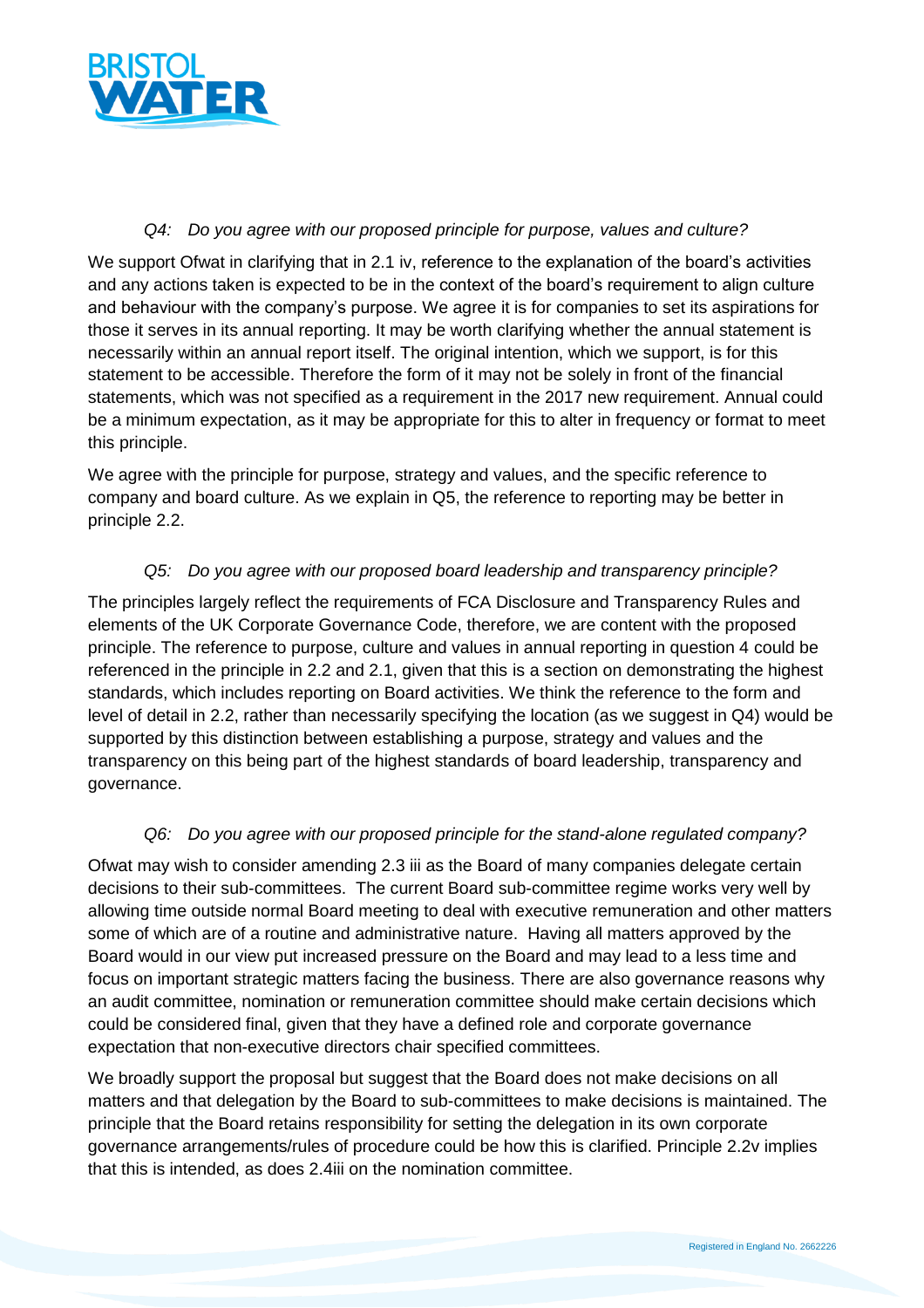

# *Q7: Do you agree with our proposed board effectiveness principle?*

We support and agree with the proposed board effectiveness principle. We think it will be useful for Ofwat to clarify that in 2.4 ii, the requirement to have an annual board evaluation does not necessarily need to be conducted by external assessors, or that an external assessment would need to be completed annually.

*Q8: Do you think that the requirement for an independent chair should be a stand-alone licence obligation or should we allow some flexibility? If the latter, what mitigations would be appropriate where a company does not have an independent chair?* 

We do believe that the Chair should be independent and that the roles of Chair and the CEO should not be exercised by the same individual. There are already requirements in the UK Corporate Governance Code (A.2.1 and A.3.1.) to have separation of the roles of Chair and CEO and that the Chair should be independent. In addition, provision 21 of the proposed new Corporate Governance Code maintains this requirement.

We do not believe that there should be a licence condition relating to the Chair as this is covered by the UK Corporate Governance Code, and the general licence condition related to the BLTG principles.

*Q9: Overall, how well do the proposed principles meet the aim of enabling autonomy and flexibility for companies to deliver the highest standards of accountability and responsibility for their behaviour and outcomes, reflecting their own circumstances (rather than setting overly prescriptive rules)?* 

We think the proposed principles will allow autonomy and flexibility and allow companies to reflect their own circumstances. Ultimately, we support Ofwat's view that it should not be setting overly prescriptive rules. However, we recognise that companies need to support Ofwat's approach through how they operate in practice, and the transparency and leadership they show in maintaining legitimacy for the customers they serve. Over the recent months Ofwat and the Secretary of State Michael Gove have made it very clear that companies are expected to deliver the highest standards of corporate accountability and responsibility for their behaviour and outcomes, and prescriptive rules could ultimately be required if this is not achieved

## *Q10: Do you agree with our proposal to insert a requirement in companies' licences that they must meet the principles?*

Subject to our comments made in relation to the questions 1 to 9 above, we are content that the proposal to insert a requirement in their licence that companies must meet these principles.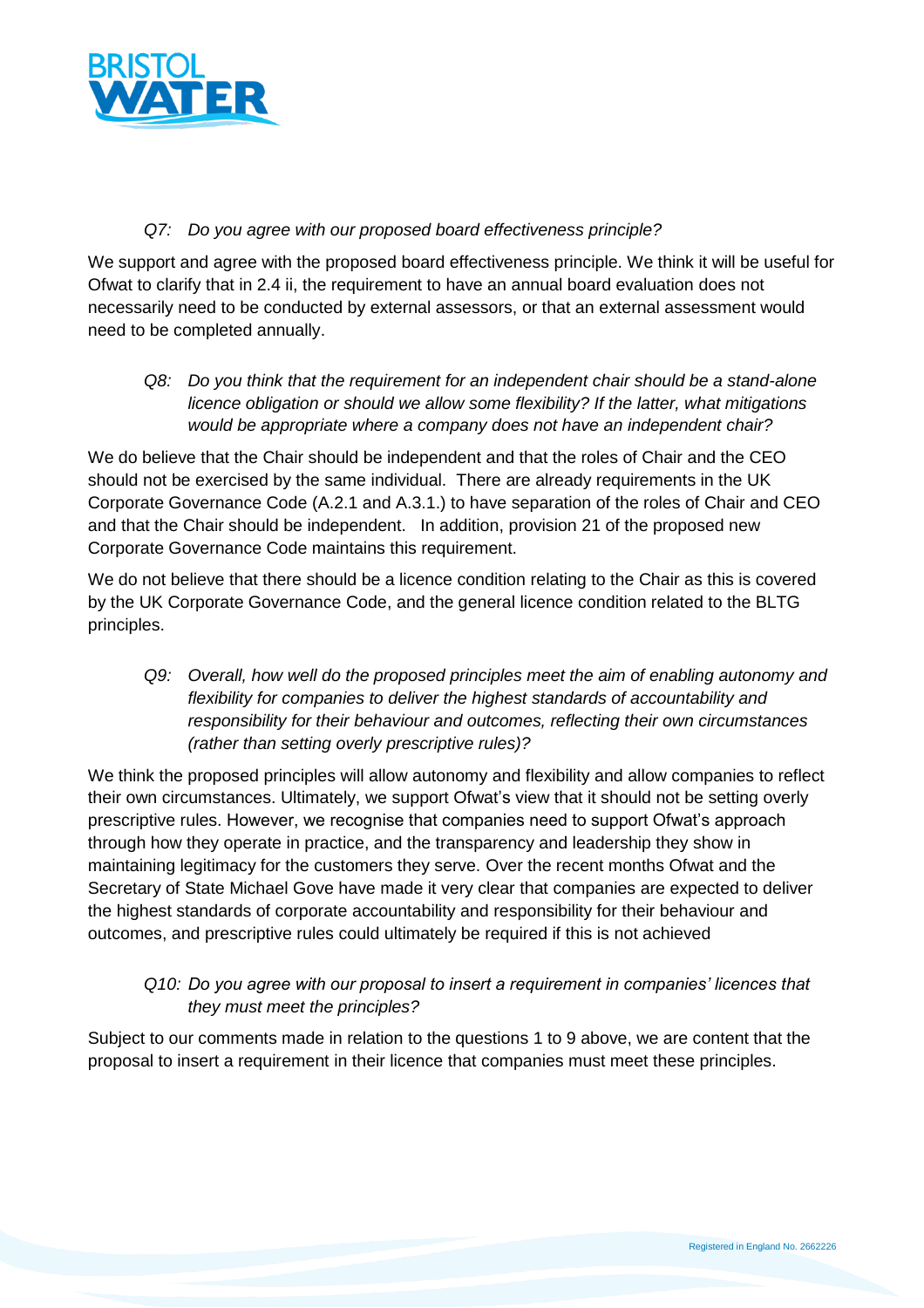

## *Q11: Do you agree with our proposal for an appeal mechanism and a change process in the proposed licence condition to meet the principles?*

We support the appeal mechanism. In practice it should not be required for as long as a principlesbased approach is reflected in the BLTG guidance.

*Q12: Are there specific instances where individual companies' licence conditions might conflict or overlap with the revised principles?* 

Other than comments made in in relation to the questions 1 to 9 above, we do not believe that for Bristol Water there are instances of conflict or overlap with the revised principles.

*Q13: Do you agree that we should insert a requirement in companies' licences that independent non-executive directors should be the single largest group?* 

We are content that there is a licence requirement for independent non-executive directors to be the single largest group on the Board. However, there may be occasions where for a short period of time this may not be possible (i.e. immediate resignation or death) in which case we would expect Ofwat to accept this was not a breach of the principles, provided that the company is making prompt efforts to resolve the situation. This should be reflected in the licence condition.

*Q14: Do you agree with our proposal to use the criteria for independence as set out in the UK Corporate Governance Code? Do you think that there are any merits in instead setting out an alternative approach whereby we would insert criteria for independence in the licence?* 

We support the proposal to use the criteria for independence as set out in the UK Corporate Governance Code. We do not see a need to create a new set of criteria.